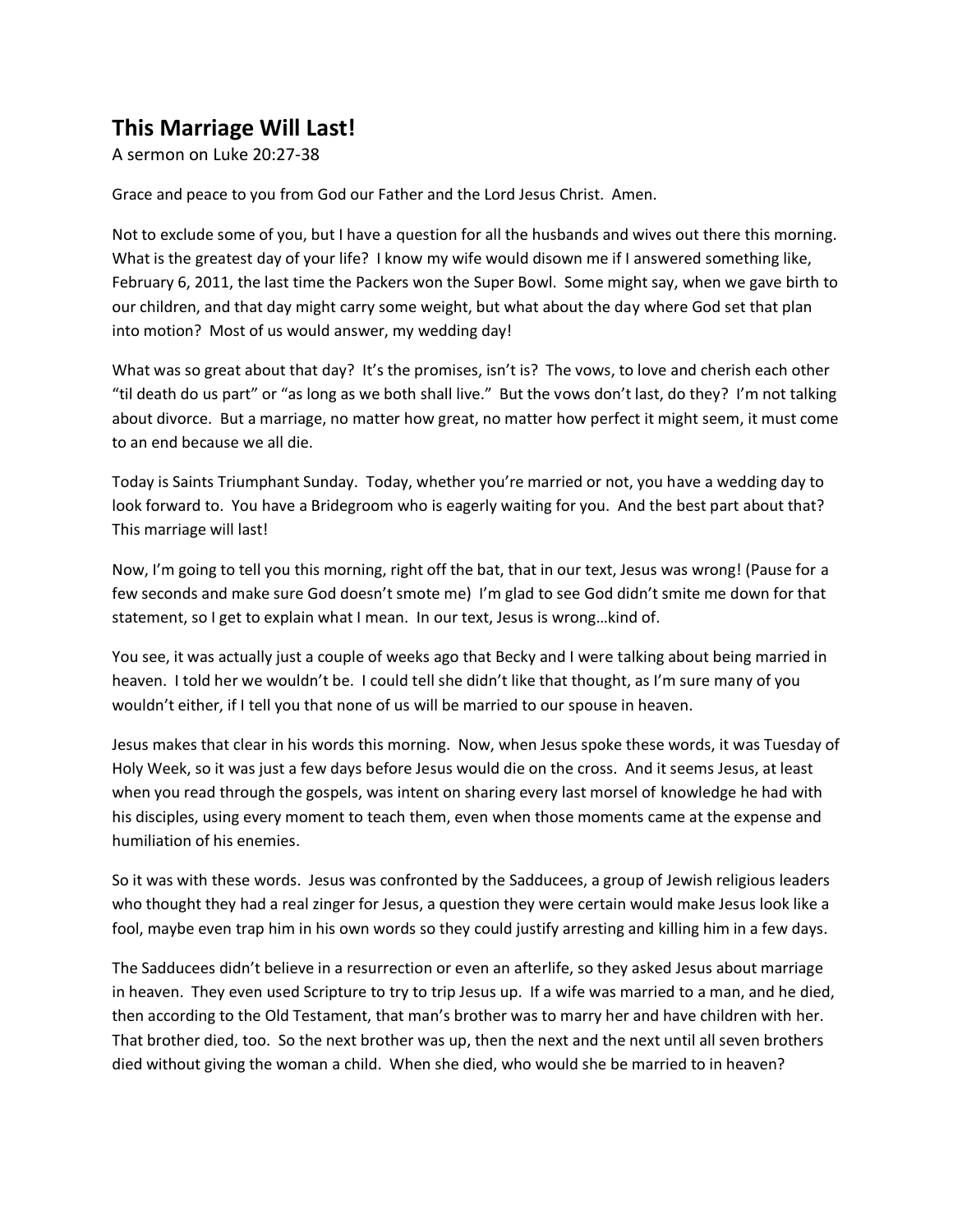Jesus' answer wasn't what they were expecting and it's one we probably don't like to hear, either. "Those…in the resurrection from the dead will neither marry nor be given in marriage." Now, why? Why won't there be marriage in heaven? It's a blessing to have that someone in your life. A spouse is a precious gift from God. So, then why won't that blessing carry over to heaven?

Well, you know how God blesses marriage? With companionship and sometimes even with children. In heaven, we're not going to need that. God has given us marriage for this world, for this age, not the next. In heaven, there will be no birth. There will be no death. And our companionship, we're going to find that in someone else. You know who that is, don't you? In heaven, we'll have Jesus. The only relationship that will matter will be the one we have with Jesus, and that will be more than enough for us, wouldn't you agree?

But we're not there yet. Yes, we have a relationship with Jesus in this present age, in this life. But it's a little different from the one we'll enjoy in heaven.

Oh, God's part in that relationship hasn't changed. The God, who in his love, carefully "knit me together in my mother's womb," as the Bible says, is the same God who in that same love richly and daily provides clothing and shoes, food and drink, house and home, wife and children, land, cattle, and all I own, and all that I need to keep my body and life, who defends ne against all danger and guards and protects me from all evil", as Martin Luther reminds us. God even tells us in his Word, "I, the LORD (the God of free and faithful grace), do not change…"

But let's take a look at the other side of that relationship, at me, at you, at each one of us. You know, today is Saints Triumphant, a day when we are reminded that there are believers who have gone before us, who have fought the good fight and, by the grace of God alone, have triumphed and have reached the final goal of heaven. But that's not us, not right now. We're the church militant, those who are still fighting a spiritual battle here on earth, and you need only to look at your relationship with God to see how that battle is going.

You know the sins you struggle with individually, the arrows of Satan, the world, and your own sinful nature you which threaten you every day. Maybe the struggle comes from the sin of greed, maybe not necessarily wanting more money, but not being content with what possessions God has blessed you with or the position where God has put you in life…maybe an attitude of selfishness for what you think you ought to have in this life, even if God may not want it for you.

Maybe the struggle is making God a priority, finding time for the most important person in your life, but either you just can't make it work or you're not trying to make time for him and his Word. Maybe the struggle is with the way you behave, with a general attitude of anger and malice towards others, hanging on to frustrations with someone else which then affects how you treat him or her.

You know the sins you personally struggle with, and you know what those sins do in your relationship with God in this present age. As the Bible says, "You iniquities have separated you from God." Our sins drive a wedge between us and God, which threatens our eternity. I mean, if we're going to be talking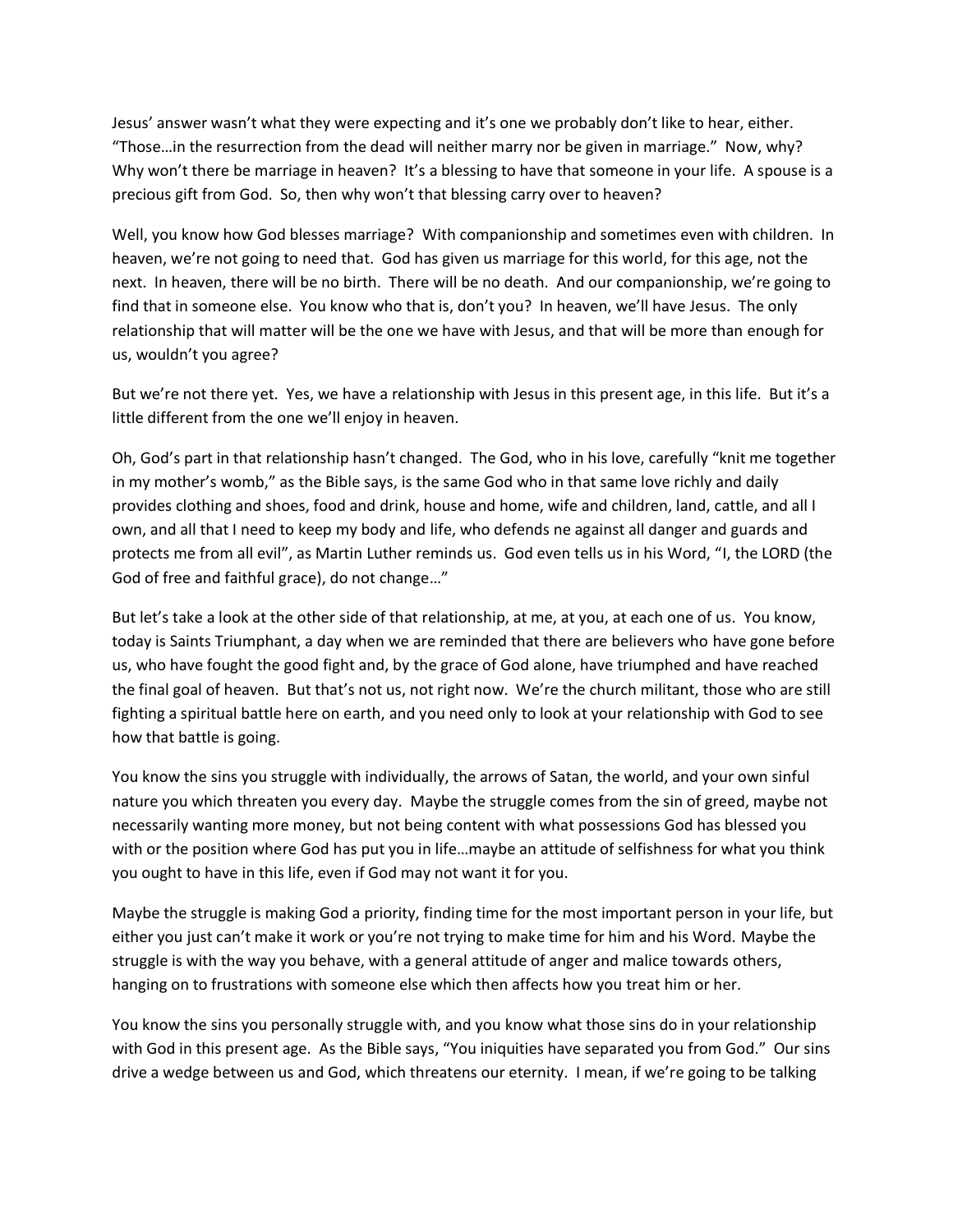about marriage, just like Jesus is in our verses, then because of our sins, God should just divorce us, get rid of us, kick us to the curb of hell and just be done with us.

He really should, but does he? You remember a few minutes ago, what was that pretty contentious statement I made? When Jesus says there is no marriage in heaven, he's wrong.

Here's why. Listen to what the Bible says, "Let us rejoice and be glad and give [God] glory! For the wedding of the Lamb has come, and his bride has made herself ready." It says, "Then I saw a new heaven and a new earth…I saw the Holy City, the new Jerusalem, coming down out of heaven from God, prepared as a bride beautifully dressed for her husband."

Yeah, Jesus is right that there won't be marriage in heaven in the sense of what we think of marriage, that I will still be married to my wife there, or I will still be married to my husband there. But for all of us, our heavenly Bridegroom is waiting because in heaven, we're going to be married to him forever.

You know, at the end of the service, these are words we're going to sing, "Blessed are they which are called…to the marriage feast of the Lamb." That marriage feast of heaven is for us. We are the object of Christ's affection. We are his bride. He wants to be in a relationship with us forever.

And so, when there was something not right about our relationship, that was threatening our marriage to Jesus, sin, Jesus took care of it. "Christ loved the church and gave himself up for her to make her holy…to present her to himself as a radiant church, without stain or wrinkle or any other blemish, but holy and blameless."

Since God wants perfection for entrance into heaven and we weren't able to give it, Jesus in his love gave that perfection to us. That's why he came to earth and lived a perfect life. That's why he went to the cross and suffered the torments of hell our sins deserve. That's why he rose triumphantly from the grave. It was all for his bride. It was all for you and me. It's all so that we will one day approach our heavenly Bridegroom as the perfect Bride, pure, holy, blameless. And we will be married to Jesus forever.

Everything about this marriage will be different. For starters, your name will be different. It won't be Mr. Strong or Mrs. Strong. My title in heaven is Jason, saved, forgiven, redeemed child of God. Your title is the same…child of God! Those who by God's gracious judgment are privileged to live in that age are simply called "God's children." That's the title we want!

What else is different? This marriage will never end. You see Jesus gives us assurance of our resurrection, that it will take place. He says, "Even Moses showed that the dead rise, for he calls the Lord 'the God of Abraham, and the God of Isaac, and the God of Jacob.' He is not the God of the dead, but of the living." Jesus tells us we will rise. Jesus tells us we will live forever. This marriage will never end.

And finally, in this marriage, in heaven, we will be like the angels. Notice Jesus doesn't say we will be angels, but like angels. That right there tells us how different this relationship will be because we often